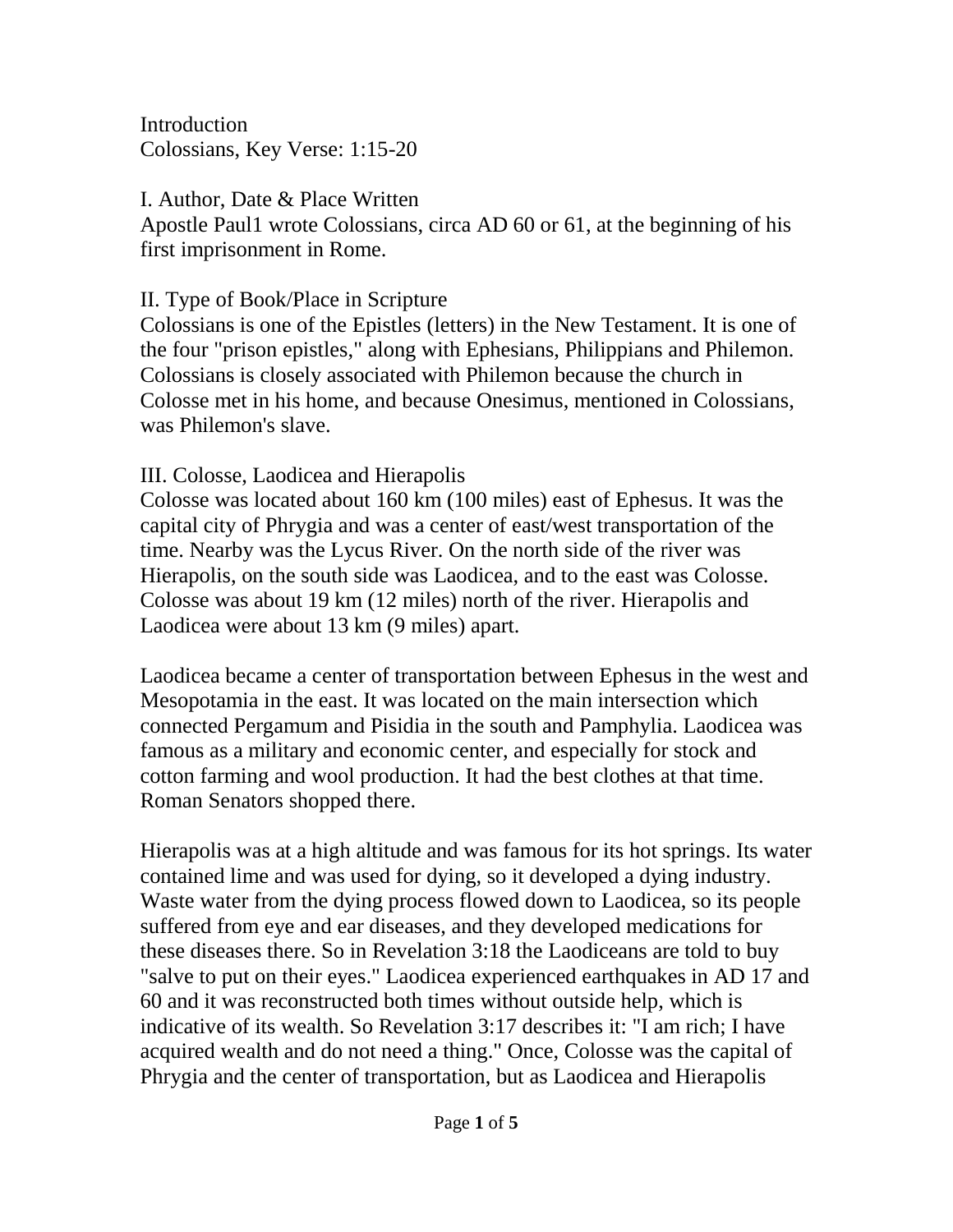prospered, Colosse was reduced to a small town in the New Testament period.

#### IV. The church at Colosse

Paul did not pioneer the church at Colosse; his disciple, Epaphras, did. Epaphras also pioneered churches at Laodicea and Hierapolis. Paul stayed in Ephesus and had daily discussions for two years in the lecture hall of Tyrannus. Through this, "all the Jews and Greeks who lived in the province of Asia heard the word of the Lord." During this time Epaphras and Philemon from Colosse and Nympha from Laodicea also heard Paul's message, returned home and pioneered new churches. In Colosse there were Greeks, Romans, Jews and immigrants from other parts of the Roman Empire. There were slaves and free people, rich and poor, educated and uneducated. There were worldly-wise business people and a dominant godless culture, in which people were immoral and dark, violent and cruel. Asia Minor had many kinds of religions. They worshipped various gods and goddesses. Each city seemed to think that its god or goddess was superior to all the others. Mystery religions were becoming especially popular. These religions didn't focus so much on a god or goddess, but on having some kind of mysterious knowledge. Paul was writing primarily to the church at Colosse, but he also wanted his letter to be circulated in Laodicea.

# V. Heresies threatening the church at Colosse

In Colosse, false teachers were attacking the uniqueness and supremacy of Christ and were making Christ relative. They were denying the truth that Jesus Christ is the only way to salvation and that he alone is enough for salvation. These false teachings were: deceptive philosophies, the basic principles of this world, Judaistic legalism, the worship of angels, and asceticism.

# A. Hollow and deceptive philosophy

At that time philosophers traveled here and there trying to prove their false teachings. They used many beautiful words and expressions. But these were nothing more than hollow and deceptive theories trying to take people captive.

# B. The basic principles of this world

At that time people followed a certain basic worldview. They thought the world was ruled by earth, wind, fire and water and by the signs of the zodiac. The Jews thought the world was ruled by angels and demons.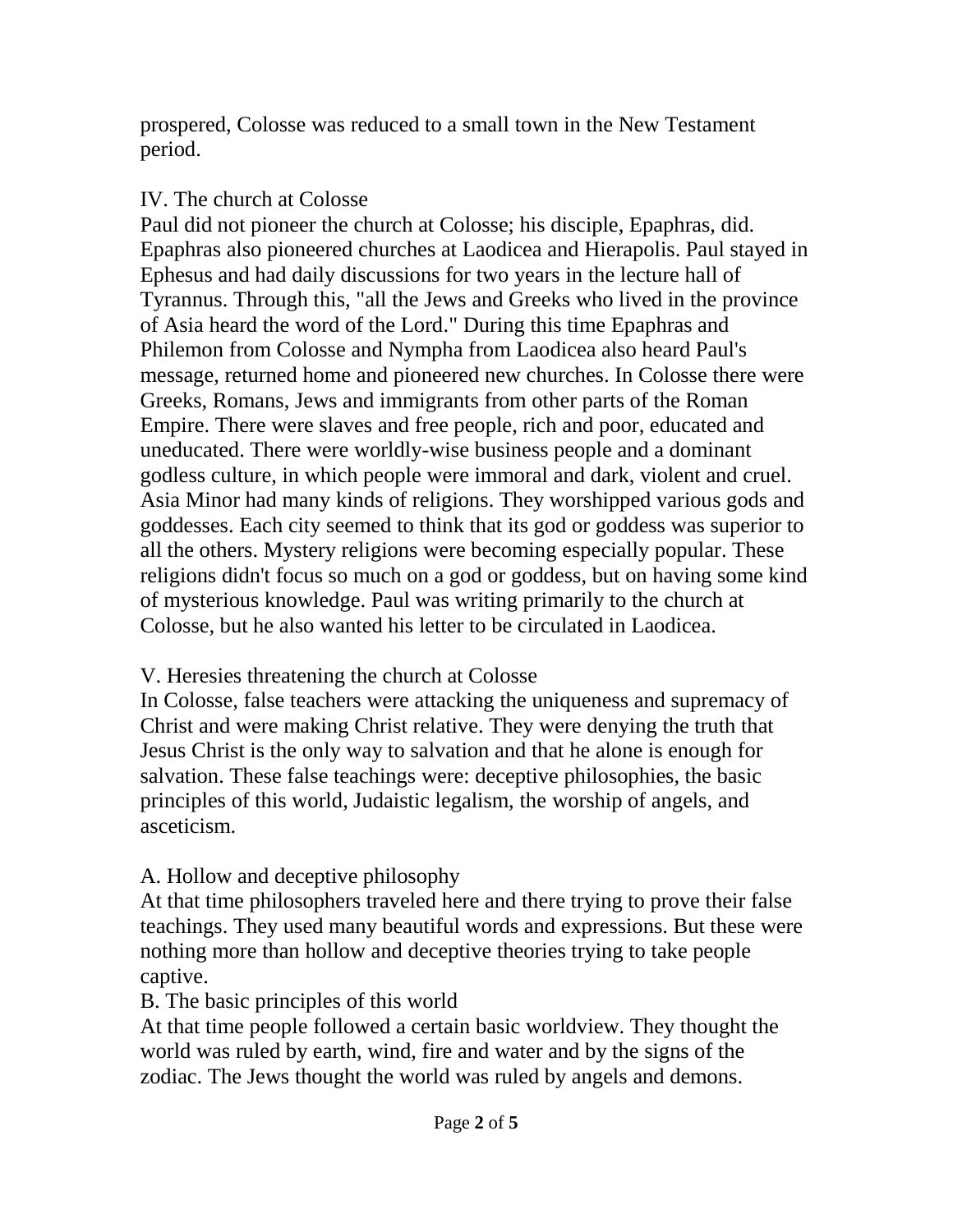Astrologers believed man's happiness depended on the stars. Some became slaves of the stars. Some thought they could change their future determined by the stars through memorizing some secret formulas.

C. Judaistic legalism

In 2:16, "eat or drink" refers to the Jewish laws of clean and unclean foods. "A religious festival, a New Moon celebration or a Sabbath day" refers to all the sacred days of the Jews. Religious festivals were held almost every month. Among them, Passover, Pentecost and the Feast of Tabernacles were the major ones that all Jews had to keep. Of course, they also kept the Sabbath day. They believed they could please God by keeping these rules meticulously. But these festivals and rules were only a shadow of the things to come; the reality was Christ. After Christ had come, these things were voided. But Judaizers were twisting the gospel, insisting that even Gentile Christians keep these rules; otherwise, they could not be saved. It was too burdensome for them. Paul, on the other hand, had taught them only the core of the gospel: that only believing in Jesus is enough.

D. Worship of angels

Those who worshipped angels claimed that man could not approach God, who is holy and the Almighty Creator; he needed angels as a mediator. These people were nullifying Christ's role as the mediator. It seemed that they were humble, but it was false humility.

E. Asceticism

Ascetics made all kinds of rules and regulations to control their bodily desires, saying, "Do not handle! Do not taste! Do not touch!" Asceticism is man-made.

V. Paul's Motive and Purpose in Writing

When the Apostle Paul was imprisoned in Rome, Epaphras visited him and told him how the church in Colosse was suffering from these heretical threats, and he asked Paul's help. For this reason Paul wrote Colossians to protect Christianity from heresies and to reveal who Jesus is. Paul makes his purpose in writing explicit in 2:1--3: "I want you to know how much I am struggling for you and for those at Laodicea, and for all who have not met me personally. My purpose is that they may be encouraged in heart and united in love, so that they may have the full riches of complete understanding, in order that they may know the mystery of God, namely Christ, in whom are hidden all the treasures of wisdom and knowledge."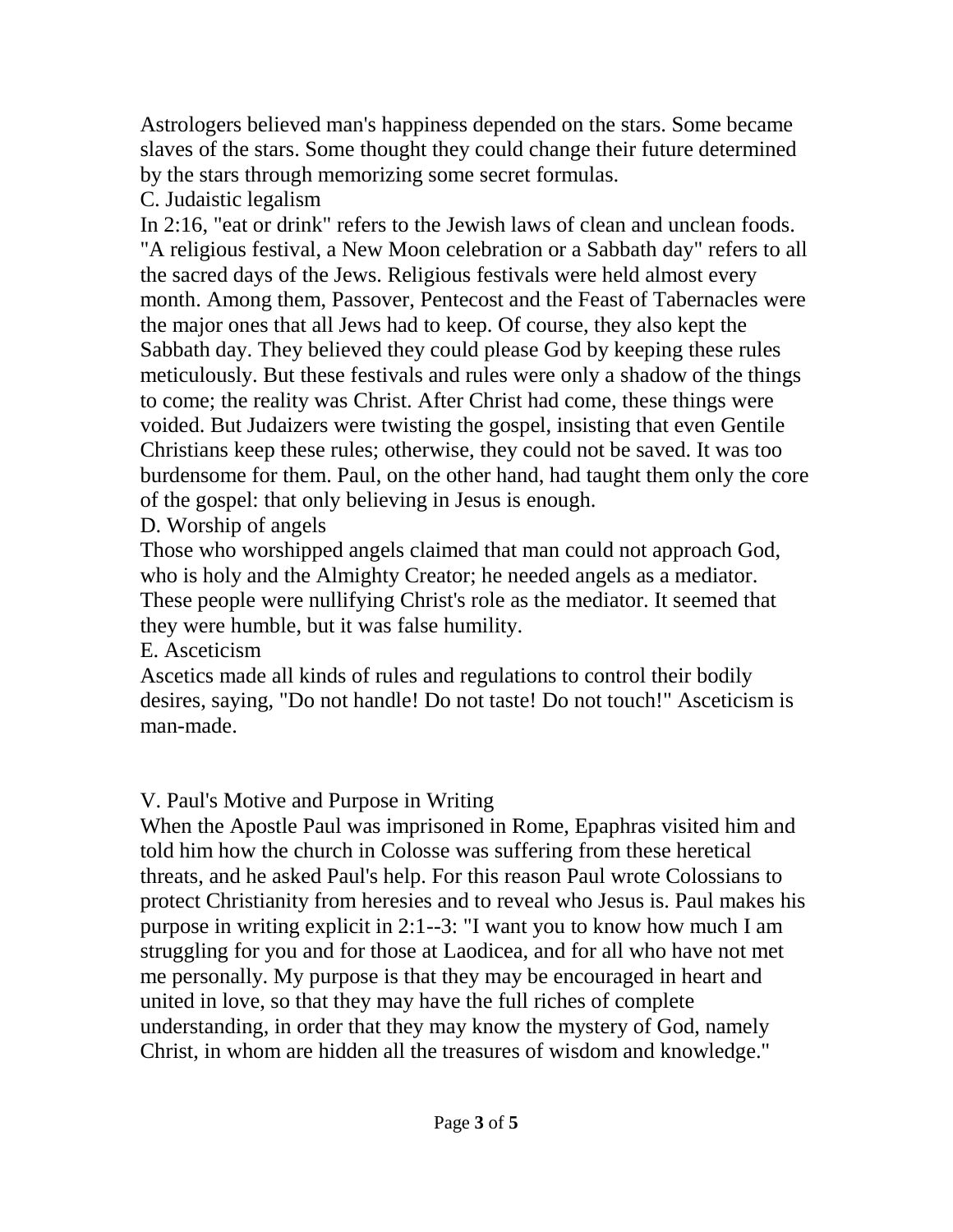#### VI. Theme

The theme of this letter is the supremacy of Christ. His death is all we need to save us from our sins, and through him we are free from all kinds of manmade rules. Paul wanted to make it clear that Christ alone is fully sufficient for every believer. We need nothing and no one else. We need to meditate deeply on who Christ really is.

#### VII. The purpose of studying Colossians

We are living in the post-modern era. Post-modernism claims that there is no absolute truth, and it tries to make all truth relative. So today, many religious forms have become popular, including materialism and hedonism, angel worship, demon worship, "New Age" philosophy, and "Kabala." Many people develop a kind of "smorgasbord" religion, taking ideas they like from here and there and calling the end product their own. In this environment many young people are confused and wandering. Even many Christian young people become confused, wondering if Jesus really is the only way of salvation. It seems too boring only to believe in Jesus. People want to be entertained. But Colossians proclaims that all the fullness of God dwells in Jesus. We can gain everything in him. We can receive love, joy, peace, and happiness, and all the things we really want. It is a mystery. Through this study we pray that we may have a new desire to really know Christ until we are fully satisfied in him.

Outline:

Introduction: 1:1,2--Greetings 1:3-8--thanks 1:9-12--prayer

Christology: 1:13,14--Redeemer 1:15--Image of God 1:15b-17--Creator 1:18--Head of the Church 1:19--Fullness of God 1:20-23--Reconciler

Paul, a servant of Christ: